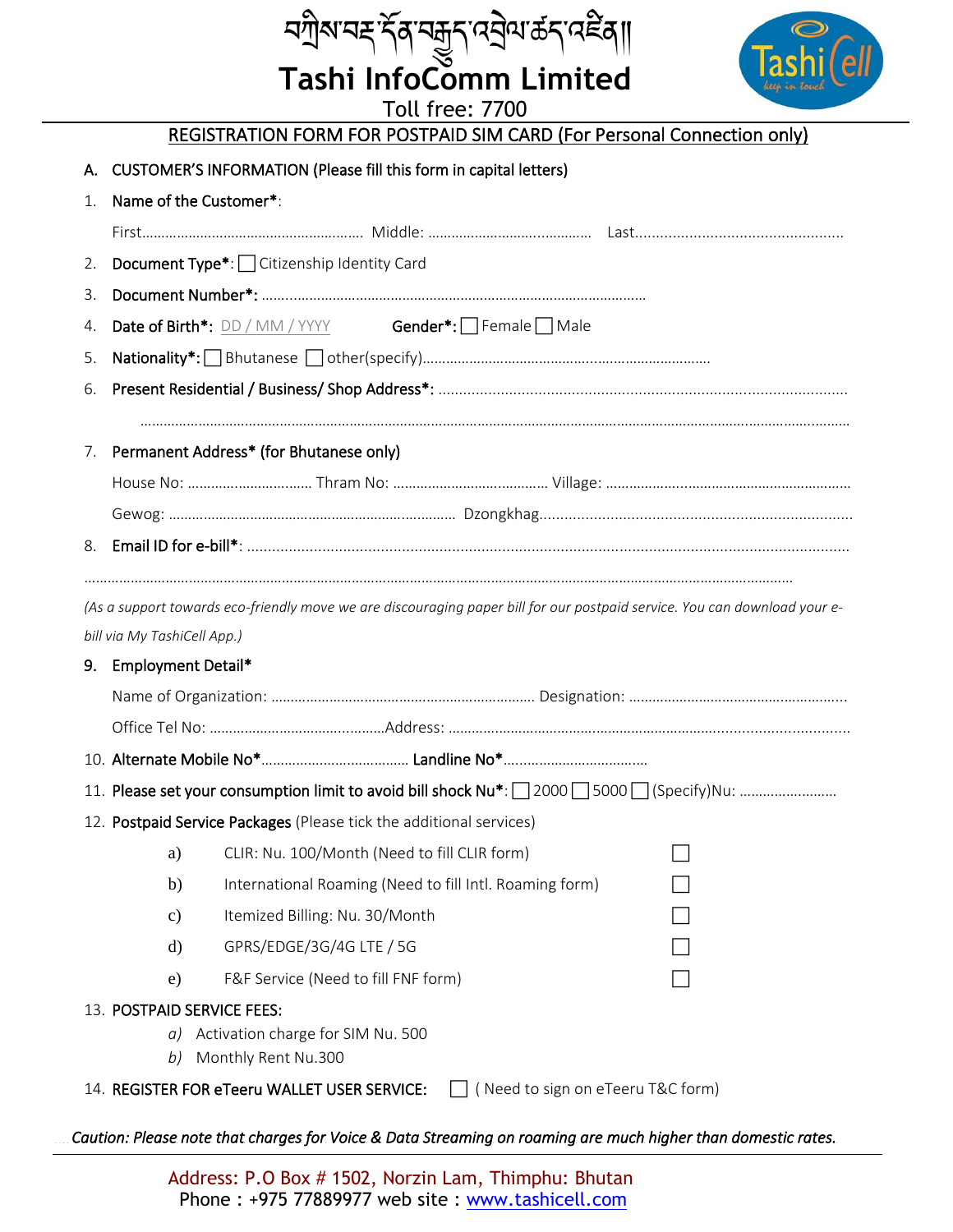

## B. DECLARATION

I hereby declare that all the information provided are true and correct. In the event I lose this SIM Card, I will immediately report to the concerned service provider, failing which I shall take full responsibility for any activities undertaken through this SIM card. I shall ensure that the SIM will not be misused for any unlawful or criminal purpose. I declare that I have read and understood the terms and conditions of service printed overleaf.

Affix Legal Stamp

Signature of Applicant on Legal Stamp

Date…………………………………...

### Document check List

Please kindly check and submit all the documents listed below.

Duly filled postpaid SIM registration form

Copy of Citizenship Identity Card / Special Residential Permit / Work Permit / Passport / Indian Voter card

Duly filled guarantor form

□ Citizenship Identity Card Copy of Guarantor

For official use:

\_\_\_\_\_\_\_\_\_\_\_\_\_\_\_\_\_\_\_\_\_\_\_\_\_\_\_\_\_\_\_\_\_\_\_\_\_\_\_\_\_\_\_\_\_\_\_\_\_\_\_\_\_\_\_\_\_\_\_\_\_\_\_\_\_\_\_\_\_\_\_\_\_\_\_\_\_\_\_\_\_\_\_\_\_\_\_\_\_

Filled in form received after proper verification of details by customer care executive:

| <b>MSISDN Number:</b> |   | a | -                          | سه | -  | - |  |  |  |  |  |  |  |
|-----------------------|---|---|----------------------------|----|----|---|--|--|--|--|--|--|--|
| SIM Card no:          | ັ |   | a<br>$\tilde{\phantom{a}}$ |    | سه |   |  |  |  |  |  |  |  |

Signature…………………………. Name of customer care executive: ……………………. Date: DD / MM / YYYY

> Address: P.O Box # 1502, Norzin Lam, Thimphu: Bhutan Phone : +975 77889977 web site : www.tashicell.com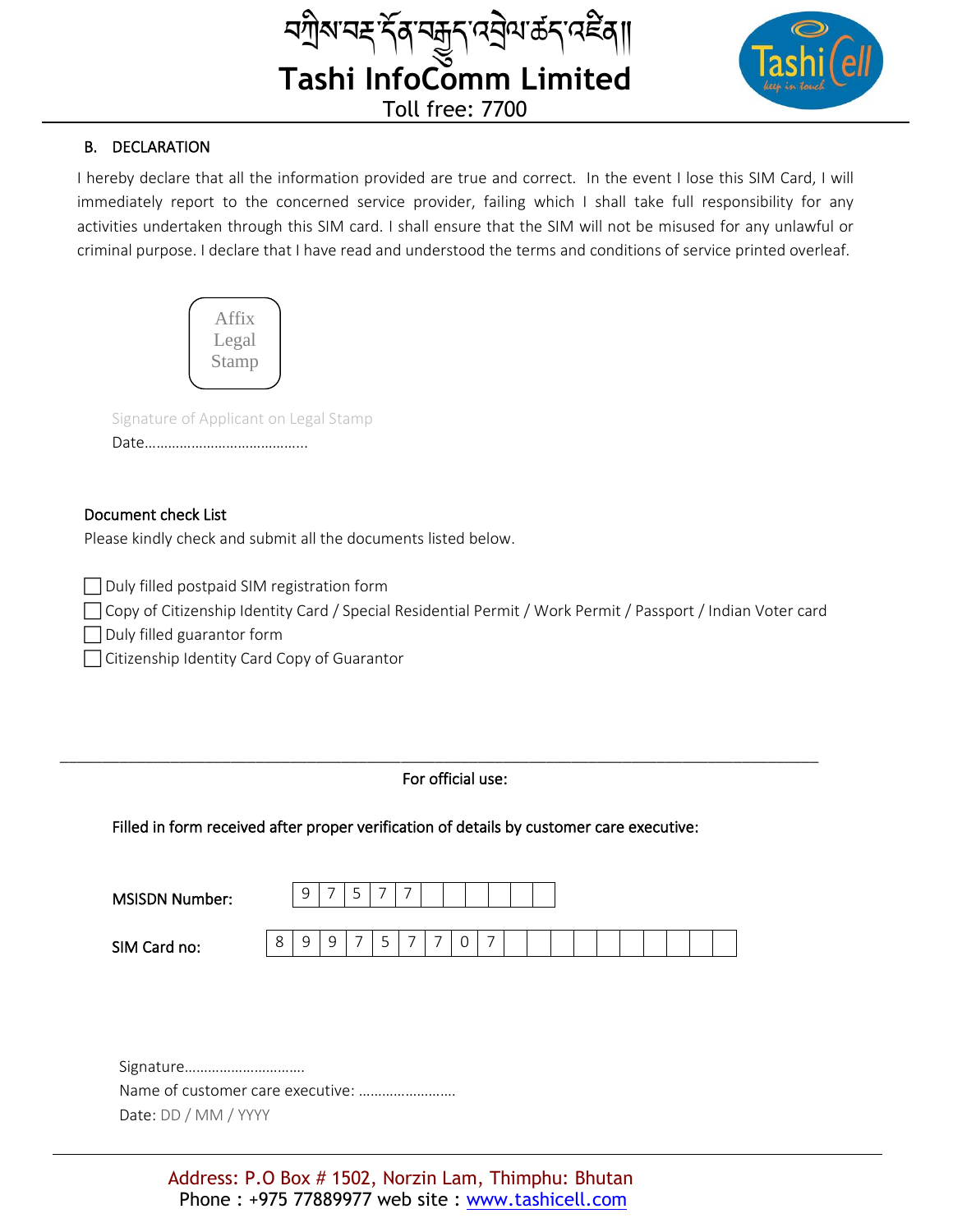

# Toll free: 7700 Postpaid Guarantor Form

ম্মীম'নহ'ৰ্ন্ত্ৰ্ম'ন্মনুন'ন্ইমাৰ্ট্ৰ্ম'ৰ্<sup>ই</sup>ৰ্||<br>Tashi InfoComm Limited

| <b>Contact Details (Office Address)</b> | <b>Permanent Address</b> |
|-----------------------------------------|--------------------------|
|                                         |                          |
|                                         |                          |
|                                         |                          |
|                                         |                          |
|                                         |                          |
|                                         |                          |
|                                         |                          |
|                                         |                          |

I hereby undertake to stand as guarantor for Mr. / Ms.……………………………………….…… holding Citizenship ID, no……………………………………………………. for availing Postpaid SIM connection from TashiCell. In the event of default on the part of the applicant to pay the outstanding dues for the services availed. I undertake to repay the outstanding amount along with service fee and penalty.

Date: DD / MM / YYYY



Signature of guarantor Applicant on Legal Stamp

Witness Name: